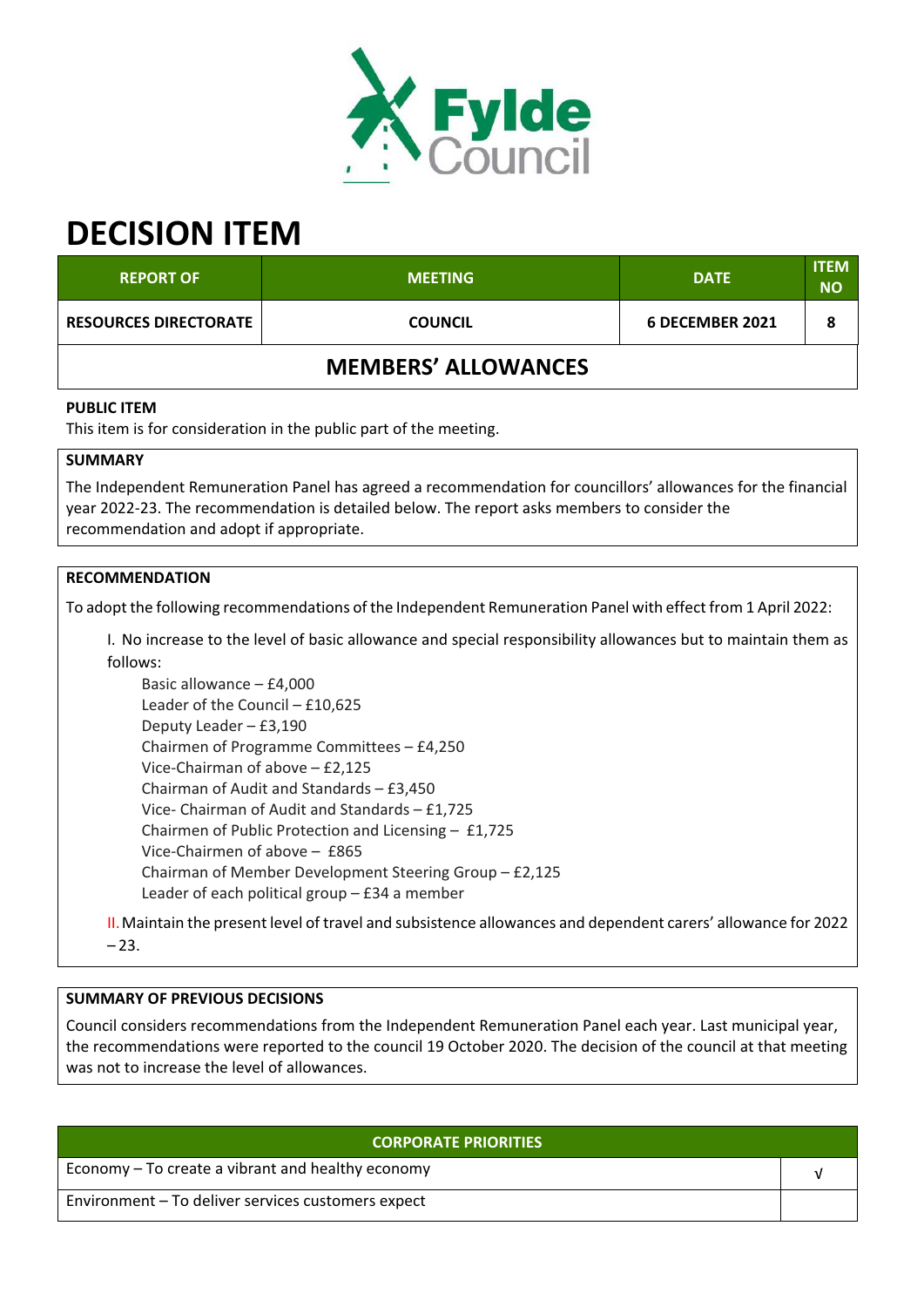| Efficiency $-$ By spending money in the most efficient way |  |
|------------------------------------------------------------|--|
| Tourism – To create a great place to live and visit        |  |

#### **REPORT**

- 1. The Local Authorities (Members' Allowances) (England) Regulations 2003 provide for local authorities to establish and maintain an independent remuneration panel. The purpose of the panel is to make recommendations to the council about the allowances to be paid to elected members.
- 2. The council must have regard to the recommendations of the panel.
- 3. Local authorities must include in their scheme of allowances a basic allowance, payable to all members, and may include provision for the payment of special responsibility allowances and a dependants' carers' allowance. The Regulations allow the inclusion of a travel and subsistence and a co‐optees' allowance within an allowances scheme. These allowances are discretionary.
- 4. The independent panel has met and has made recommendations concerning the council'sscheme.
- 5. The Panel being mindful of the ongoing impact of the pandemic and the council has uncertainty over future funding, it was considered prudent to not recommend an increase for 2021/22
- 6. Members are asked to considerthe two documents below:

Appendix 1: The report to the independent panel; and Appendix 2: A note of the panel's deliberations and recommendations.

|                                         | <b>IMPLICATIONS</b>                                                                                                                                                                                                                         |
|-----------------------------------------|---------------------------------------------------------------------------------------------------------------------------------------------------------------------------------------------------------------------------------------------|
| <b>Finance</b>                          | The Council's base revenue budget includes recurring provision of<br>£271,502 per annum for the member's allowance scheme. Any<br>increases in allowances will result in increased revenue costs which<br>will require approval by Council. |
| Legal                                   | Payment of members' allowances and the amount of such<br>allowances is discretionary. However, the council is obliged to "have<br>regard" to the recommendations of the independent panel.                                                  |
| <b>Community Safety</b>                 | None                                                                                                                                                                                                                                        |
| Human Rights and Equalities             | None                                                                                                                                                                                                                                        |
| Sustainability and Environmental Impact | None                                                                                                                                                                                                                                        |
| Health & Safety and Risk Management     | None                                                                                                                                                                                                                                        |

| <b>LEAD AUTHOR</b> | <b>CONTACT DETAILS</b>                            | <b>DATE</b>      |
|--------------------|---------------------------------------------------|------------------|
| lan Curtis         | Email ian.curtis@fylde.gov.uk<br>Tel 01253 658506 | 12 November 2021 |

| <b>BACKGROUND PAPERS</b>            |                      |                                   |
|-------------------------------------|----------------------|-----------------------------------|
| Name of<br>document                 | Date                 | Where available for<br>inspection |
| Report to<br>remunerati<br>on panel | Nove<br>mber<br>2021 | Town Hall, Lytham St<br>Annes     |

Attached Documents

Appendix 1: The report to the independent panel